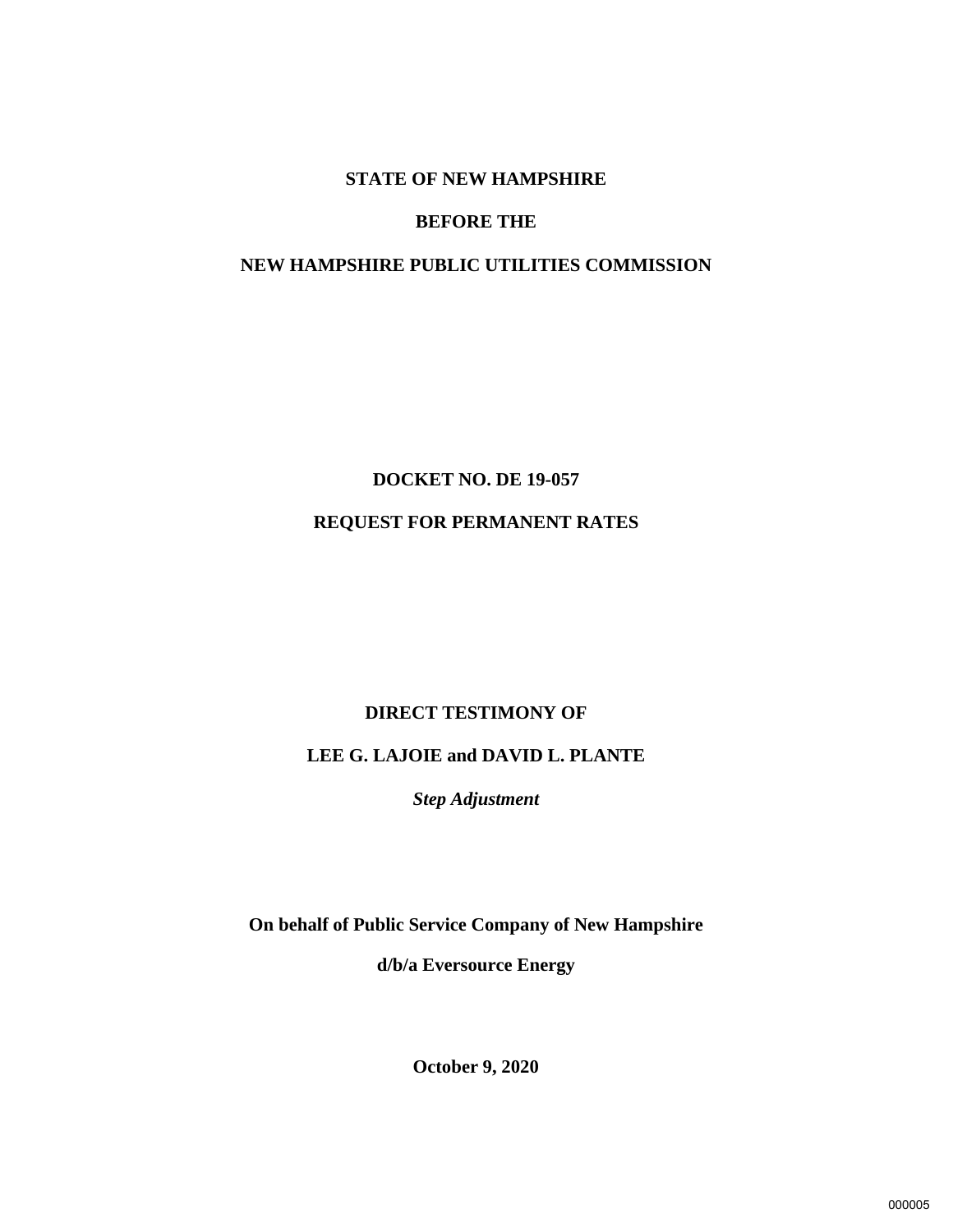# **Table of Contents**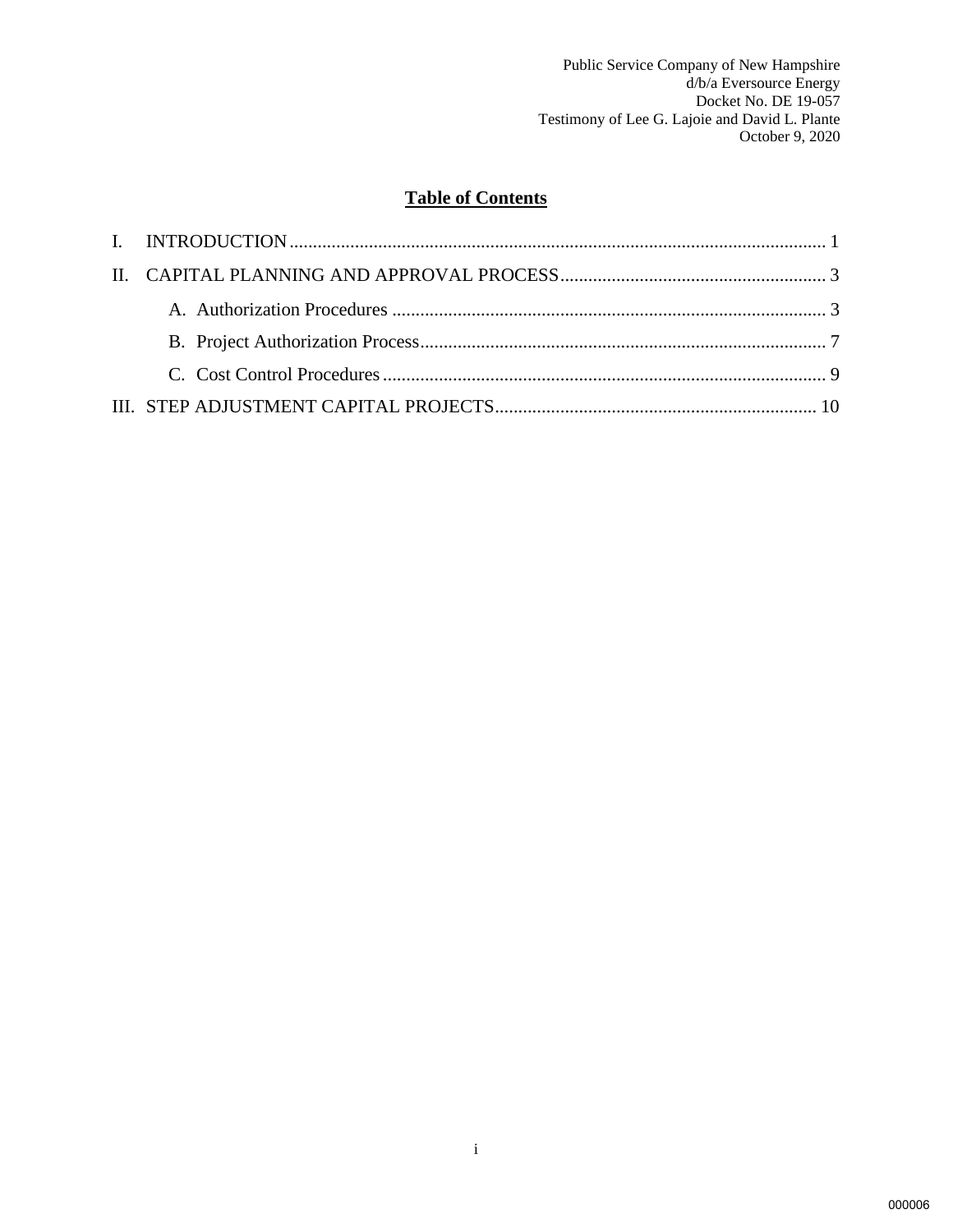Public Service Company of New Hampshire d/b/a Eversource Energy Docket No. DE 19-057 Testimony of Lee G. Lajoie and David L. Plante October 9, 2020 Page 1 of 17

#### **STATE OF NEW HAMPSHIRE**

#### **BEFORE THE NEW HAMPSHIRE PUBLIC UTILITIES COMMISSION**

#### **DIRECT TESTIMONY OF LEE G. LAJOIE and DAVID L. PLANTE**

#### **PETITION OF PUBLIC SERVICE COMPANY OF NEW HAMPSHIRE d/b/a EVERSOURCE ENERGY REQUEST FOR PERMANENT RATES**

**Docket No. DE 19-057 \_\_\_\_\_\_\_\_\_\_\_\_\_\_\_\_\_\_\_\_\_\_\_\_\_\_\_\_\_\_\_\_\_\_\_\_\_\_\_\_\_\_\_\_\_\_\_\_\_\_\_\_\_\_\_\_\_\_\_\_\_** 

#### <span id="page-2-0"></span>1 **I. INTRODUCTION**

- 2 **Q. Mr. Lajoie, please state your full name, position and business address.**
- 3 A. My name is Lee G. Lajoie. I am employed by Eversource Energy Service Company as 4 Manager of System Resiliency. My business address is 780 North Commercial Street, 5 Manchester, New Hampshire.

#### 6 **Q. What are your principal responsibilities in this position?**

7 A. As the Manager of System Resiliency, I provide services to Public Service Company of 8 New Hampshire d/b/a Eversource Energy ("Eversource" or the "Company"). I am 9 primarily responsible for the Company's capital budgeting process. In recent years, I have 10 also had responsibility for the REP plan, which supported up to \$40 million of capital 11 investment annually targeted at reliability projects. As the REP program matured and 12 tapered off, I have taken on broader responsibility for the capital budgeting process. In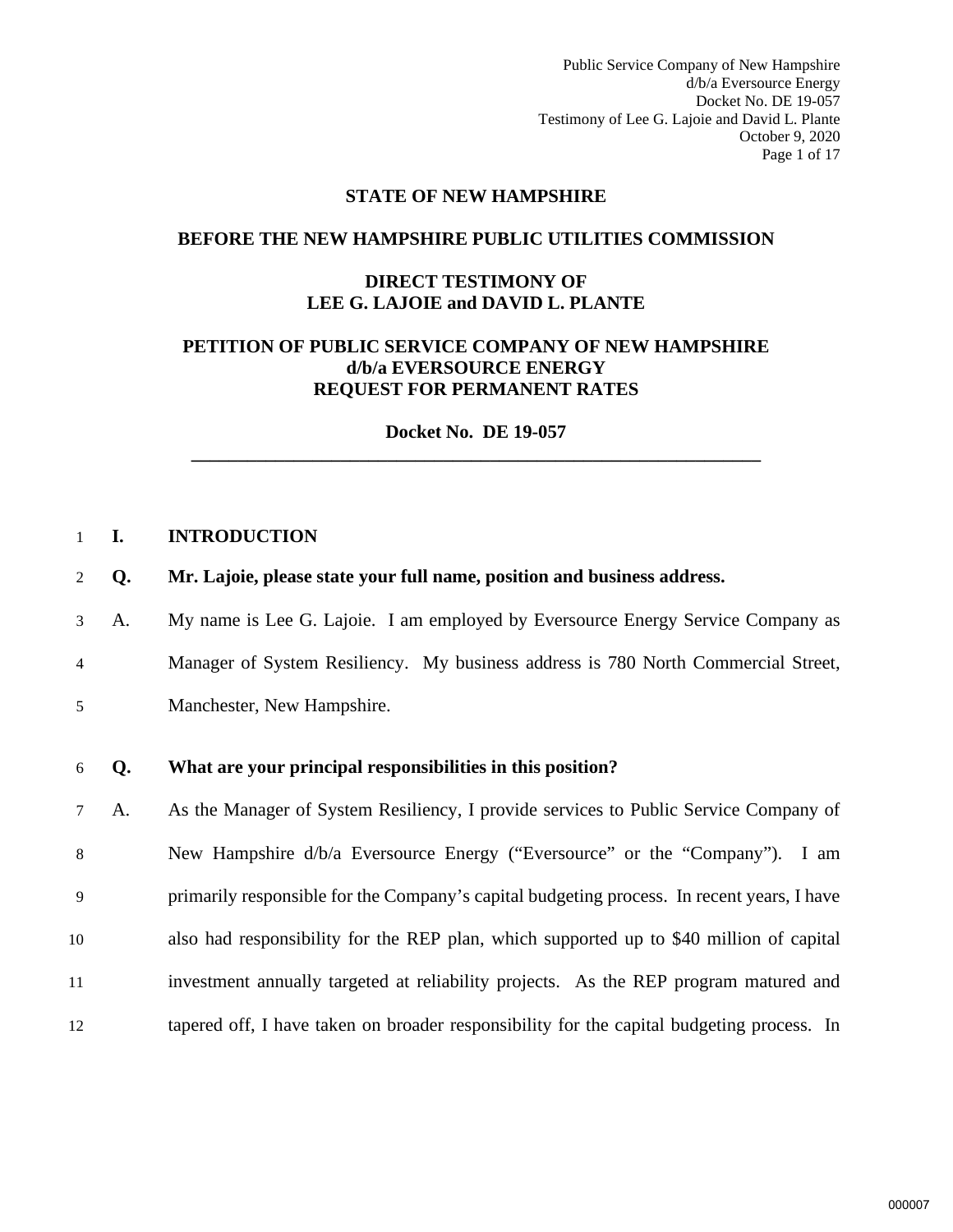| 1              |    | addition, there are two internal groups that report to me, which are the reliability reporting                                                                |
|----------------|----|---------------------------------------------------------------------------------------------------------------------------------------------------------------|
| $\overline{2}$ |    | group and the distribution automation group.                                                                                                                  |
| 3              | Q. | Mr. Plante, please state your full name, position and business address.                                                                                       |
| 4              | A. | My name is David L. Plante. I am Manager of the New Hampshire Project Management                                                                              |
| 5              |    | Department for Eversource Energy Service Company. My business address is 13 Legends                                                                           |
| 6              |    | Drive, Hooksett, New Hampshire.                                                                                                                               |
| 7              | Q. | What are your principal responsibilities in this position?                                                                                                    |
| 8              | A. | In this role, I am responsible for managing the Project Management Department as well as                                                                      |
| 9              |    | the overall capital program for the transmission business in New Hampshire. I also have                                                                       |
| 10             |    | direct project management responsibilities for a significant number of large transmission                                                                     |
| 11             |    | and distribution projects in New Hampshire.                                                                                                                   |
| 12<br>13       | Q. | Did you both previously sponsor testimony in this docket that contains additional<br>information on your professional experience and educational backgrounds? |
| 14             | A. | Yes, Mr. Lajoie provided joint testimony with Company witness Joseph Purington as part                                                                        |
| 15             |    | of the Company's initial request for permanent rates on May 28, 2019 and we both provided                                                                     |
| 16             |    | joint rebuttal testimony with Company witness Erica L. Menard on March 4, 2020.                                                                               |
| 17             | Q. | What is the purpose of your testimony?                                                                                                                        |
| 18             | A. | The purpose of our testimony is to support the Company's request for a step adjustment to                                                                     |
| 19             |    | distribution rates to be effective January 1, 2021, as provided in Section 10 of the                                                                          |
| 20             |    | Settlement Agreement filed on October 9, 2020 in this docket. This is the first step                                                                          |
| 21             |    | adjustment under the Settlement Agreement and pertains to certain projects placed in                                                                          |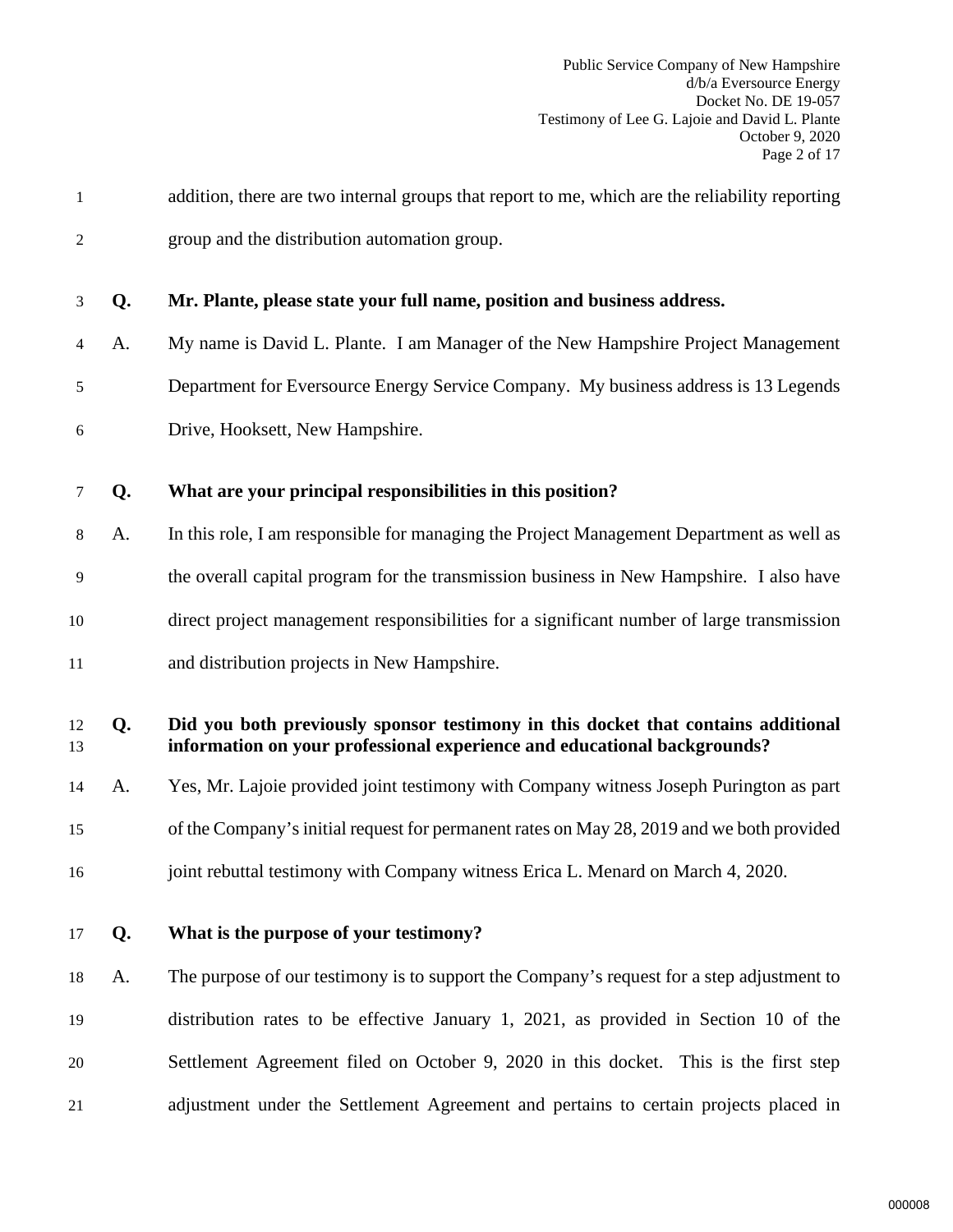<span id="page-4-1"></span><span id="page-4-0"></span>

| $\mathbf{1}$   |     | service during calendar year 2019. Our testimony will describe the capital projects and the  |
|----------------|-----|----------------------------------------------------------------------------------------------|
| 2              |     | processes in place at the Company pertaining to project management and budgeting. In         |
| 3              |     | support of the step adjustment, the Company is also filing joint testimony from Company      |
| 4              |     | witnesses Erica L. Menard and Edward A. Davis on the step adjustment revenue                 |
| 5              |     | requirement and rate impacts, respectively.                                                  |
| 6              | Q.  | Are you presenting any attachments in support of your testimony?                             |
| 7              | A.  | Yes, we are presenting Attachment LGL/DJP-1 containing the capital additions for             |
| $8\phantom{1}$ |     | calendar year 2019 by project.                                                               |
| 9              | Q.  | How is your testimony organized?                                                             |
| 10             | A.  | Following this introduction, Section II discusses the Company's capital planning and         |
|                |     |                                                                                              |
| 11             |     | approval process and describes how the construction budget is developed and managed.         |
| 12             |     | Section III describes the capital projects and costs included in the step adjustment and the |
| 13             |     | documentation being provided in support of those projects.                                   |
| 14             | II. | <b>CAPITAL PLANNING AND APPROVAL PROCESS</b>                                                 |
| 15             |     | <b>Authorization Procedures</b><br>A.                                                        |
| 16             | Q.  | What is the Company's project authorization process?                                         |
| 17             | A.  | The Company evaluates all capital projects in accordance with a Project Authorization        |
| 18             |     | Policy ("PAP"). In its initial request for permanent rates filed in Docket No. DE 19-057     |
| 19             |     | on May 28, 2019 (the "Initial Filing"), Attachment ELM-5 provided the current version of     |
| 20             |     | the PAP. The purpose of the PAP is to provide a framework to guide decision-making,          |
| 21             |     | evaluation and approval of all capital and reimbursable project spending. Within this        |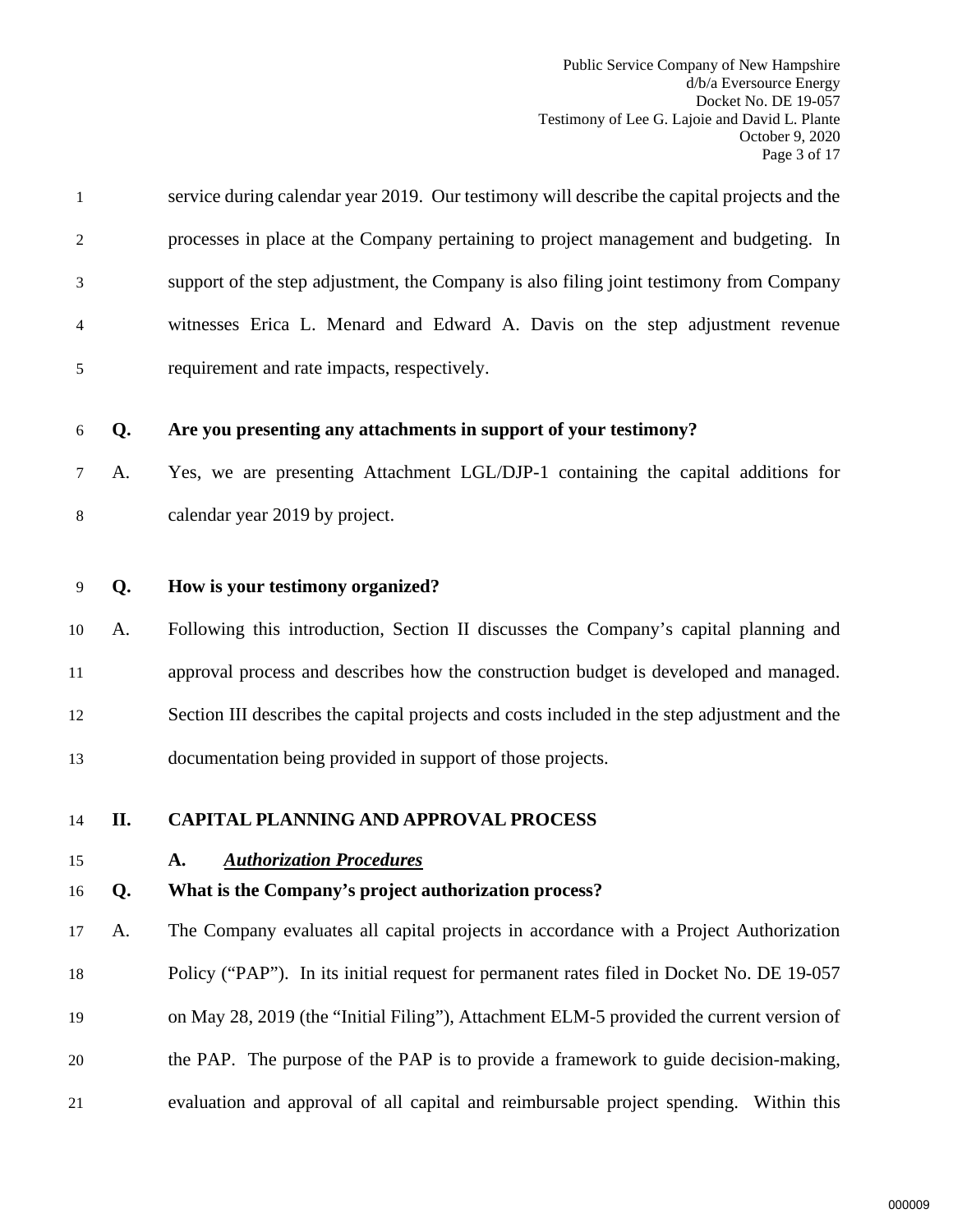1 framework, the Company is able to identify key corporate spending initiatives; enable the 2 evaluation of all major projects; and prioritize the utilization of corporate financial 3 resources.

4 Capital projects subject to the PAP include, but are not limited to, electric operations, real 5 estate/facilities, customer care and information technology. The Company modified the 6 PAP in 2015 to adopt the common process for project authorization and funding across the 7 Eversource Energy organization. The Company primarily follows APS-1, a copy of which 8 was provided in Attachment ELM-5 to the Initial Filing, and utilizes the PowerPlan® 9 system as the repository for project authorizations. Authorizations are approved in 10 accordance with the Delegation of Authority ("DOA"), a copy of which was provided in 11 Attachment ELM-6 to the Initial Filing. This process is based on Eversource Energy's 12 enterprise-wide project-authorization process, which is centralized and standardized across 13 the organization. As an additional measure, the Company still conducts capital project 14 reviews through a committee to monitor spending against the overall capital budget.

# 15 **Q. What are the steps in the Company's project authorization process?**

 A. The Company's project authorization process starts with a mid-year meeting of the business planning group (the "Planning Group"). The Planning Group meets to review potential capital spending over the upcoming five-year period and develop a strategic plan (the "Strategic Plan") for presentation to senior management for approval. Each operating area presents its capital spending and resource requirements to the Planning Group for its consideration. The specific capital spending requests made by the operating areas are input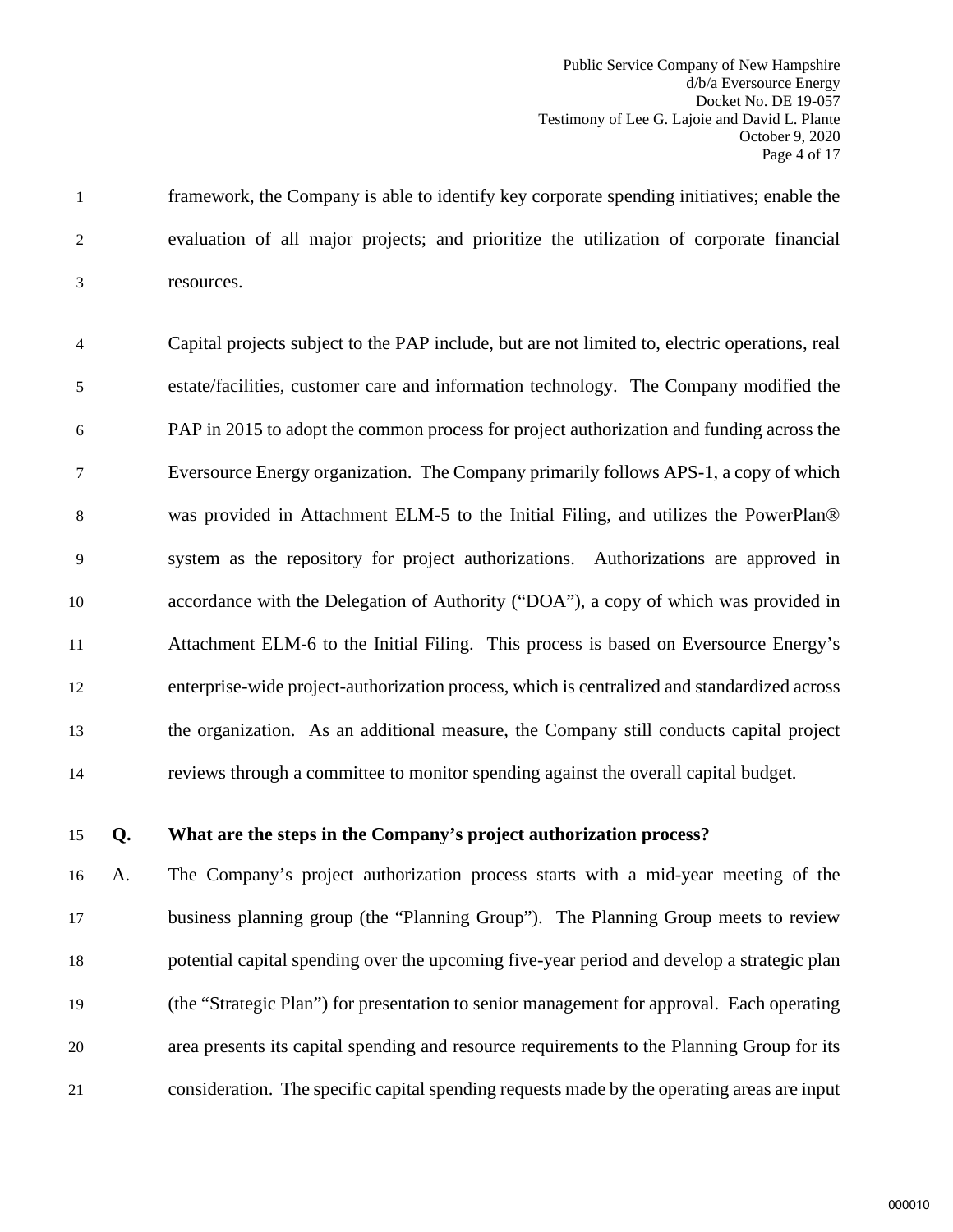Public Service Company of New Hampshire d/b/a Eversource Energy Docket No. DE 19-057 Testimony of Lee G. Lajoie and David L. Plante October 9, 2020 Page 5 of 17

1 into the five-year planning models and the results are compared to financial and 2 performance targets. In addition, spending requests for annual projects and programs are 3 funded using historical spending levels. Together, the specific projects and the annual 4 projects and programs make up the body of work that the Company expects to execute over 5 the five-year period. The Planning Group uses this analysis to develop capital spending 6 levels that balance the Company's financial and performance targets. The Strategic Plan 7 is then presented to senior management for approval. Once approved, the Strategic Plan is 8 used as the foundation for the annual planning process.

9 During the annual planning process, projects are reviewed and modified as needed and become the basis for the annual budget. Throughout the year, projects are presented at the appropriate Project Approval Committee ("PAC") meeting for discussion and approval by a quorum of committee members who review the technical merits of each specific project. Once authorized by the PAC, the project is routed for financial approval in the financial system (PowerPlan®) according to the Delegation of Authority.

#### 15 **Q. How are budgets developed for capital projects?**

 A. Budgets for annual blanket projects and programs are typically based on historical spending levels, adjusted for known changes for the next year. Specific projects are identified by engineering and operations groups within the Company and are individually reviewed by a group of Managers and Directors in New Hampshire. This group evaluates the merits and need for each proposed project and develops a priority ranking. Projects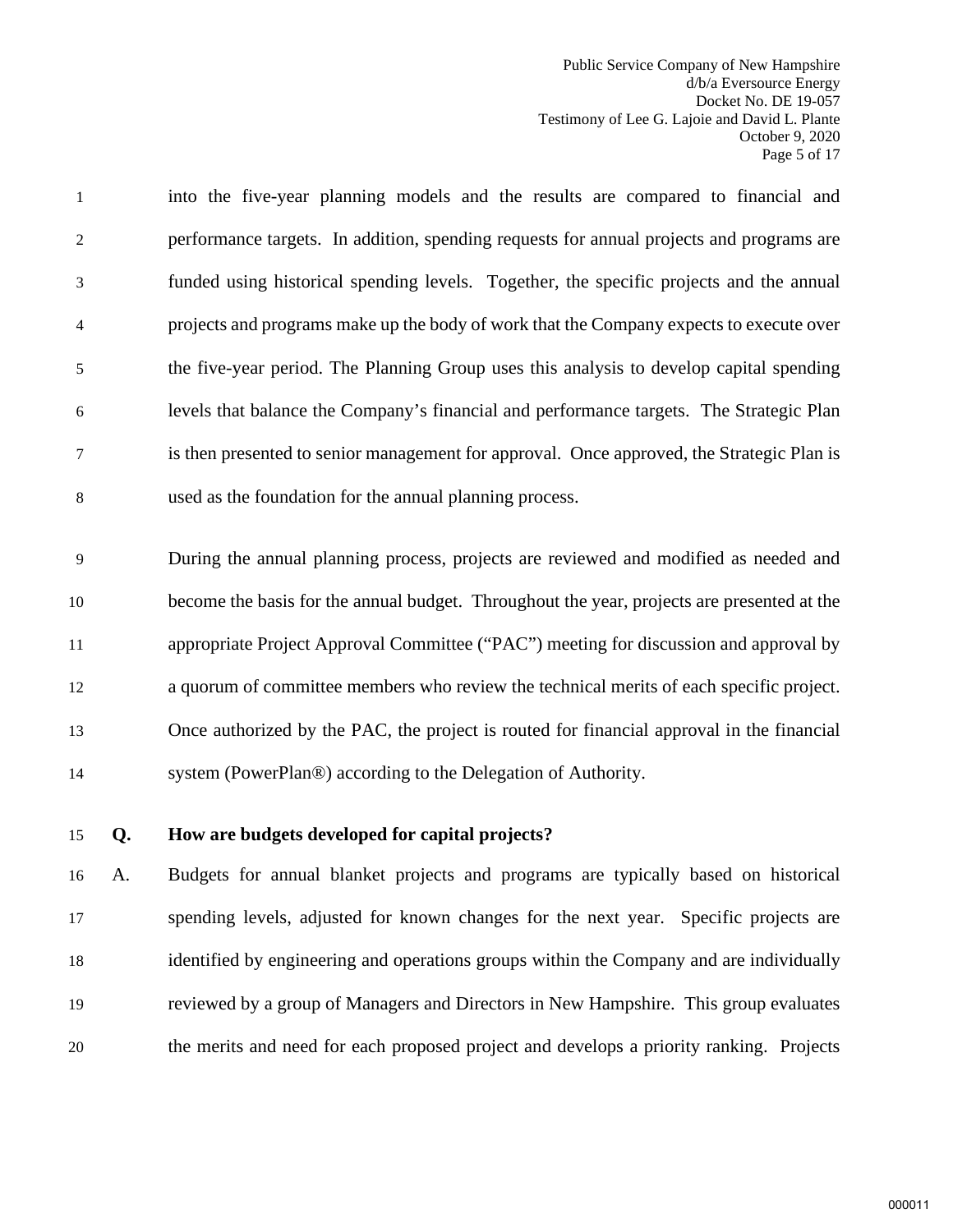1 with the most significant benefits or that address the most significant needs are included in 2 the capital budget.

3 **Q. How does the Company prioritize capital projects?**

4 A. From an overall perspective, the Company's objective is to arrive at a capital budget that 5 represents the optimal balance of executing investments necessary to maintain and improve 6 the performance of the system, while assuring a cost-efficient use of the Company's limited 7 resources. At the same time, Eversource must maintain a level of flexibility in the budget 8 process to deal with contingencies that inevitably occur during the year. On an annual 9 basis, the Company develops the capital plan by each operating area in collaboration with the engineering and operations departments to identify specific needs in each area. A variety of factors are considered during the prioritization process, including but not limited to aging infrastructure needs; system conditions; reliability improvements and initiatives; new customer growth; and resource availability. The portfolio of projects is ultimately evaluated by the Company's senior executives through an extensive budget-review process conducted near the end of each year. Annual projects, service to new customers, and load driven projects are considered necessary and included in the budget. Projects to improve reliability are evaluated based on anticipated impact on performance. Aging asset projects are prioritized based on a number of factors, including safety concerns, age of the asset, difficulty in maintaining the asset or in obtaining spare parts, and other similar considerations.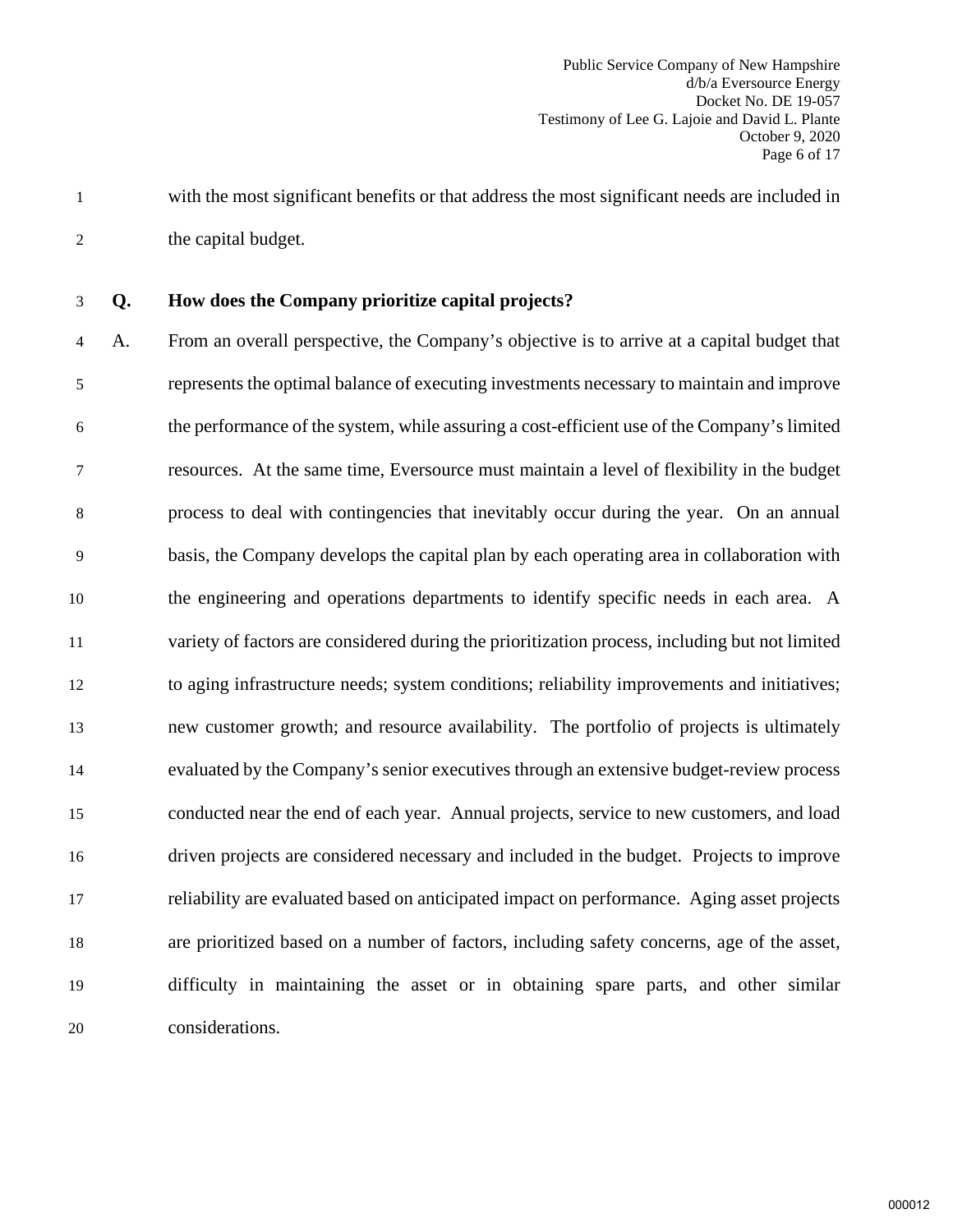# <span id="page-8-0"></span>1 **B.** *Project Authorization Process*

# 2 **Q. Please describe the approval requirements for the Company's capital project**  3 **authorizations applicable to the proposed step adjustment.**

4 A. Commencing in 2015, projects proposed for inclusion in the capital budget by an operating 5 area require a request for project authorization to be submitted for approval to the senior 6 manager of the relevant operating area in accordance with the PAP. The project sponsor, 7 typically a project originator or a project manager, is responsible for preparing the 8 necessary documentation for approval. As part of the annual budget process, each 9 operating area submits a budget encompassing the requests for project authorization 10 (although project authorizations may be granted throughout the year as circumstances 11 warrant). In addition, a budget for annual projects and annual programs is developed based 12 on historical costs associated with work on the distribution system. The proposed operating 13 area budget must conform to the overall budget amount set by the senior executives. In 14 addition, all capital projects are reviewed and approved by the Plant Accounting 15 department to ensure proper capital and expense classification, project justification and 16 unit of property accounting.

 Projects are authorized by the Company's management in accordance with the Delegation of Authority on the basis of a Project Authorization Form ("PAF"). A PAF is required where a specific project estimate is expected to exceed the threshold outlined in the PAP. A PAF includes the following sections:

21 • Project Description and Objectives: This section provides a high-level overview of 22 the project and why it should be undertaken.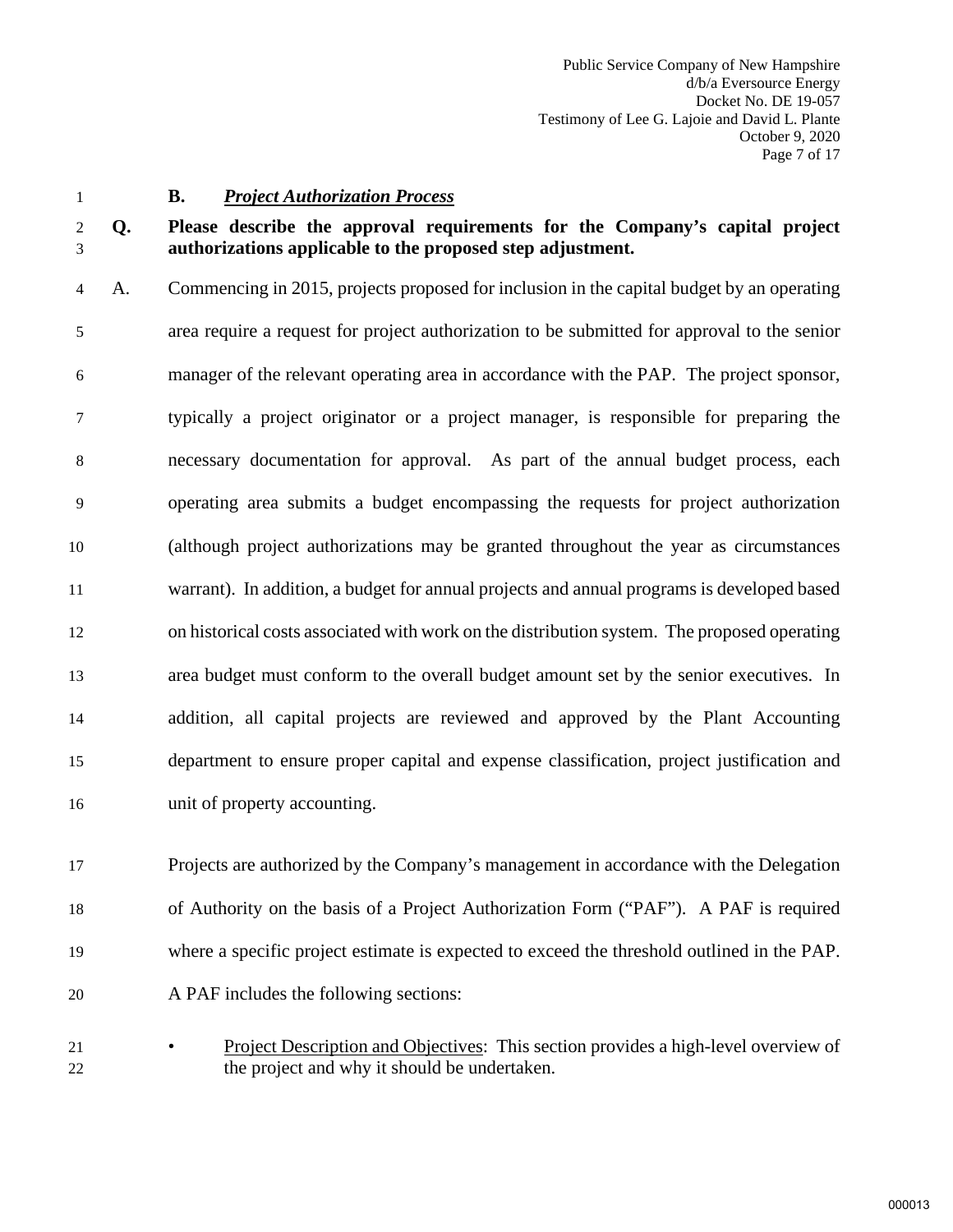- 1 Scope and Justification: This section provides a detailed summary of the project 2 scope, resource requirements and customer and Company impact.
- 3 Financial Evaluation: This section provides an economic analysis of the proposed 4 project. The nature of the economic analysis differs depending on the nature of the 5 project. For example, projects may be evaluated on the basis of a cost-benefit 6 analysis, an alternatives analysis, a cost analysis or another approach appropriate 7 for the type of project under consideration.
- 8 Risk Assessment: This section provides an identification of any special 9 management, technical or operational issues and risks involved in the project.
- 10 Alternatives Considered: This section evaluates alternatives where the project is a 11 non-revenue project and feasible alternatives exist.
- 12 Technology Assessment (Information System Projects only): This section 13 discusses the technology to be employed in the project, internal and external 14 resource requirements and an architectural review of system specifications.
- <sup>15</sup> Project Schedule, Milestones and Implementation Plan: This section describes any 16 timing implications and start-up schedules.
- 17 Because operating area budgets are prepared in advance for the next year, PAFs are
- 18 generally prepared and authorized on the basis of conceptual estimates. As described
- 19 below, the attachment accompanying our testimony listing the Eversource projects in the
- 20 step adjustment includes descriptions of projects where the initial authorization differed
- 21 from the pre-construction/post-design cost estimates.

# 22 **Q. At what point do projects receive formal approval in the construction budget?**

- 23 A. Prior to the start of the calendar year, the level of funding for the capital construction budget 24 is finalized and projects that have been proposed and approved by the Engineering, 25 Operations, and Shared Services groups are added to the budget. Once projects are ready 26 for construction with refined project cost estimates, projects are presented to the PAC. The
- 27 PAC meets at least monthly to review projects from an engineering, schedule, and cost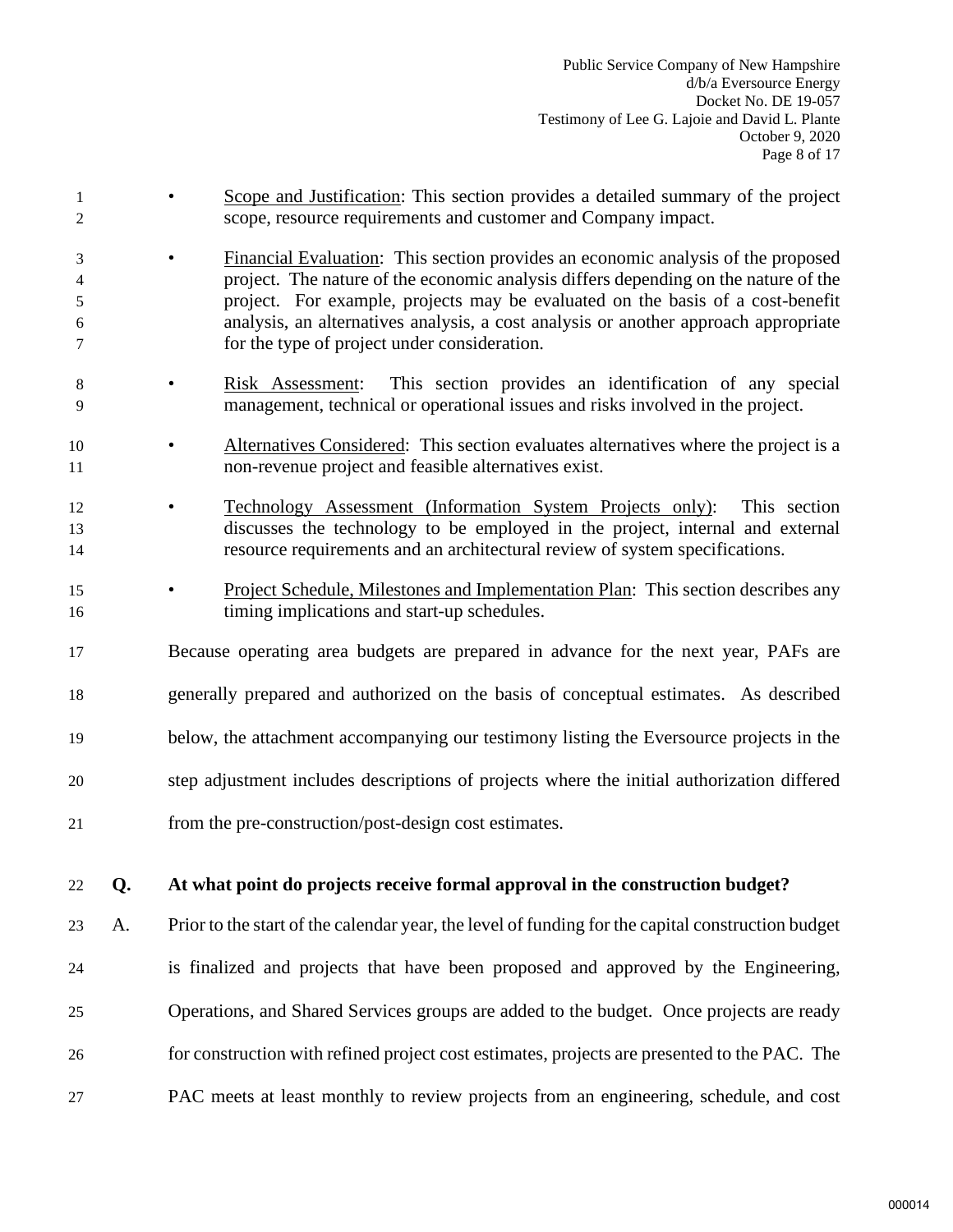Public Service Company of New Hampshire d/b/a Eversource Energy Docket No. DE 19-057 Testimony of Lee G. Lajoie and David L. Plante October 9, 2020 Page 9 of 17

| $\mathbf{1}$ | perspective as well as reviewing any projects that require supplemental funding. The PAC  |
|--------------|-------------------------------------------------------------------------------------------|
| 2            | consists of a chairperson plus representatives from various disciplines including         |
| 3            | Engineering, Operations, Major Projects, Investment Planning and Integrated Planning $\&$ |
| 4            | Scheduling. Once the PAC has approved a project for initial or supplemental funding, the  |
| 5            | project is then approved within the PowerPlan® system based on Delegation of Authority    |
| 6            | approval limits, as shown in Attachment ELM-6 to the Initial Filing.                      |

<span id="page-10-0"></span>

7 *C. Cost Control Procedures* 

## 8 **Q. Once the construction budget is finalized, does the Company have measures in place**  9 **to control costs as the projects are designed and completed?**

 A. Yes. Monthly meetings are held to discuss the status and cost of individual projects within the capital budget. The Company's process requires a Supplement Request Form with revised cost and justification when it becomes likely that the project cost is expected to increase from the original authorized dollar amount in accordance with certain threshold criteria. For Distribution Operations projects up to \$250,000, this threshold is an increase in direct costs of \$25,000 or more. For projects over \$250,000 the threshold is 10 percent of direct costs. Supplement Request Forms are reviewed by the Project Authorization Committee and, if approved, routed for approval in PowerPlan® in the same manner as the original PAF.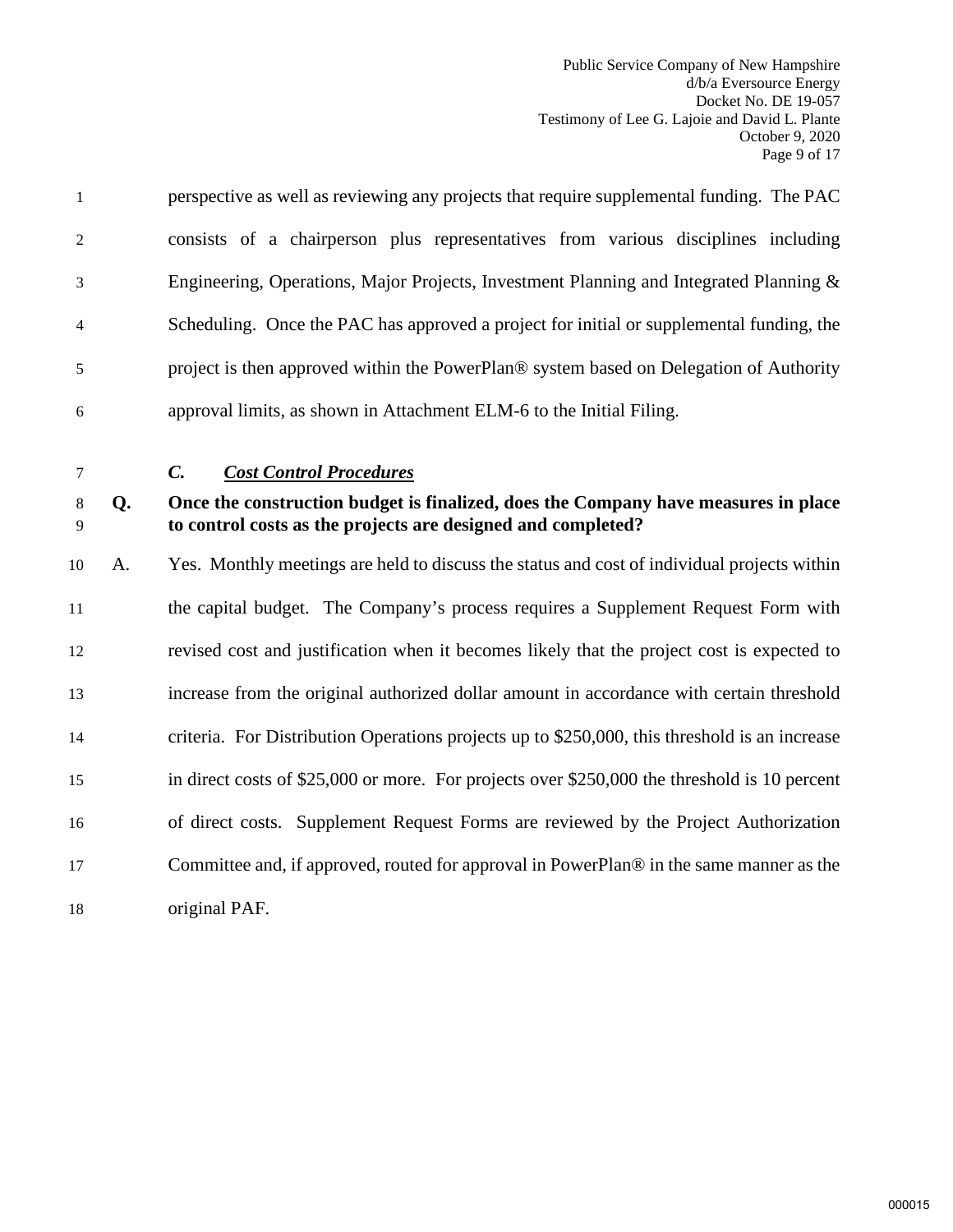#### <span id="page-11-0"></span>**III. STEP ADJUSTMENT CAPITAL PROJECTS**

**Q. What is the scope of projects for which the Company is seeking to commence cost recovery in this first step increase, as provided for in the Settlement Agreement?** 

4 A. The Company is seeking approval to commence cost recovery for the revenue requirement 5 associated with \$125.2 million of plant additions placed in service in calendar year 2019 6 as described below.

#### **Q. What is your understanding of the Commission's standard for inclusion of plant investment in rate base?**

9 A. It is our understanding that the Commission's long-standing standard for the inclusion of capital additions in rate base is that the capital expenditures must be prudently incurred and the resulting plant must be "used and useful" in providing service to customers. A prudence review involves a determination of whether the utility's actions, based on all that the utility knew or should have known at the time, were reasonable and prudent in light of the circumstances. The Commission considers plant to be "used and useful" if the plant is in service and provides benefits to customers. As demonstrated below and in the attachment that accompanies our testimony, the Company's capital additions placed in service in calendar year 2019 are consistent with the Commission's standard.

# **Q. Please explain how the Company has categorized its plant additions for purposes of the step adjustment.**

 A. As an initial matter, the Company has segregated all capital additions into three distinct categories for review purposes: (1) specific projects; (2) specific carryover projects; and (3) annual blanket and program projects. Each category of capital additions has distinct capital addition documentation requirements.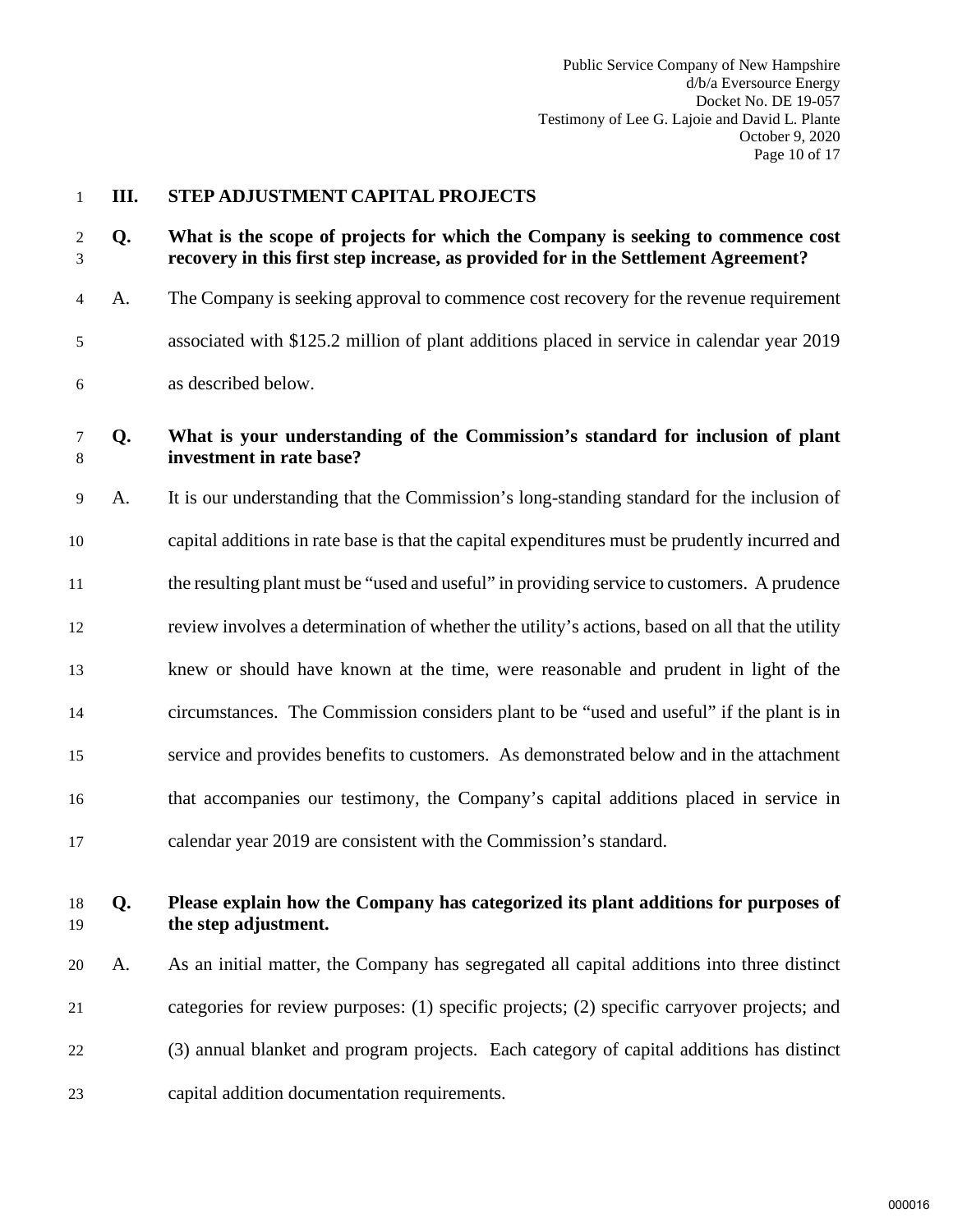Public Service Company of New Hampshire d/b/a Eversource Energy Docket No. DE 19-057 Testimony of Lee G. Lajoie and David L. Plante October 9, 2020 Page 11 of 17

1 Specific projects are projects where a stand-alone project is being constructed. Examples 2 of these projects include new substation, new lines, and circuit conversions. Specific 3 projects have defined start and end dates for construction with a defined project cost and 4 may be managed by a project manager and have unique project names for the specific body 5 of work to be executed. For purposes of project review as part of the step increase, the 6 Company has segmented the specific projects into current and carryover categories. 7 Current specific projects are projects that were not reviewed as part of the rate case and 8 had a substantial portion of plant placed in service in 2019. Carryover projects are projects 9 that had a majority of the work orders placed in service prior to 2019 and therefore the 10 2019 plant additions are related to carryover work that continued into 2019 or where there 11 are closeout adjustments made during the plant accounting closeout. In other words, 12 carryover project costs are for projects that were in service and included as part of the rate 13 case review in Docket No. 19-057, but have charges that have 'carried over' into 2019 that 14 are now in service and being included in the calculation of the step adjustment in this filing. 15 Carrying charges may also be credits (or reductions) to costs for adjustments that have been 16 made in 2019.

 Annual blanket projects are defined as projects that are high-volume and low dollar in nature. An annual project funds a variety of activities intended to address a particular issue. For example, an annual blanket project addressing the issue of voltage outside regulatory limits may involve activities such as the placement of regulators or capacitors, the replacement of conductors, or other activities. Work orders for annual projects are

000017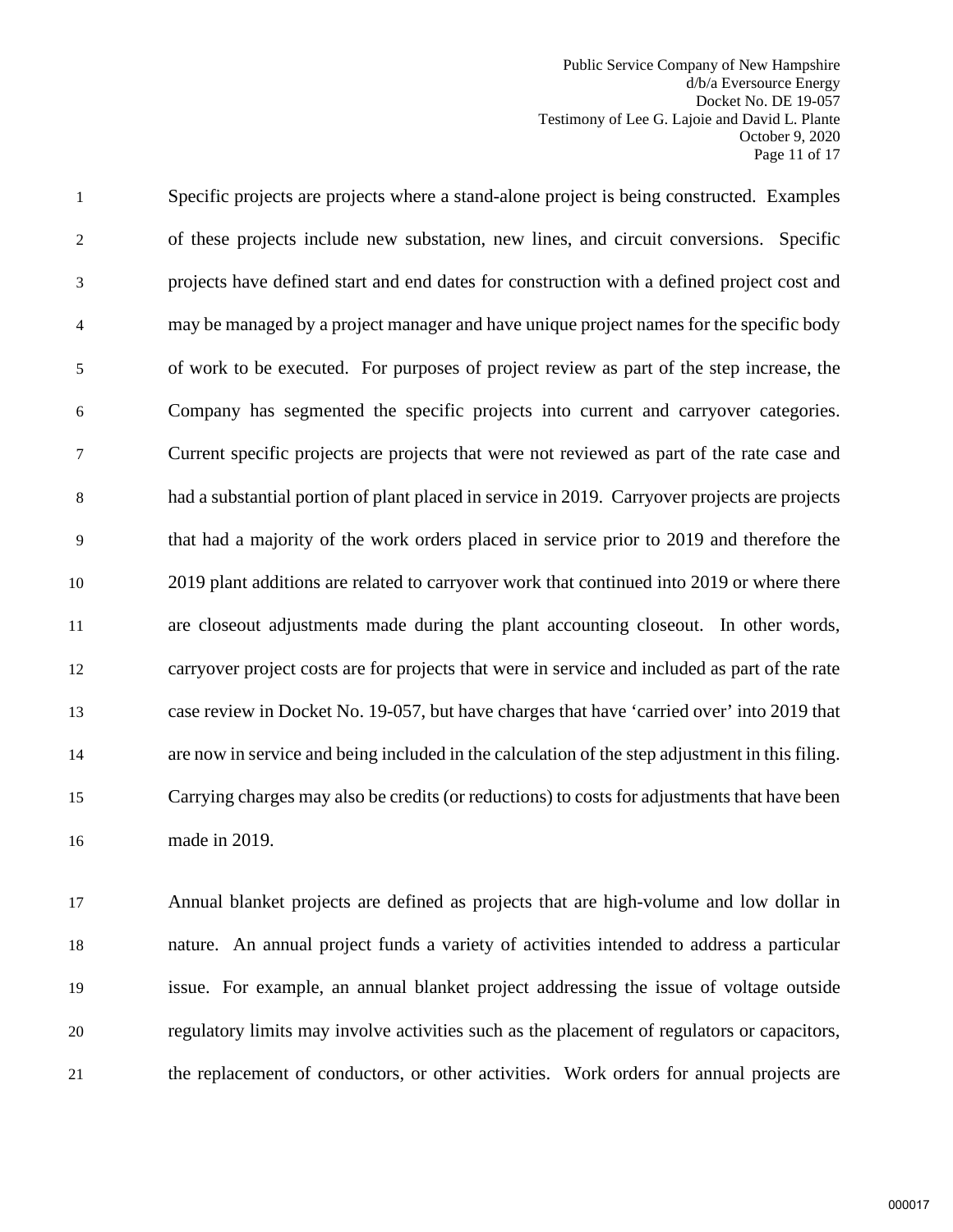Public Service Company of New Hampshire d/b/a Eversource Energy Docket No. DE 19-057 Testimony of Lee G. Lajoie and David L. Plante October 9, 2020 Page 12 of 17

1 typically under \$100,000 in direct costs. Examples of annual projects are new services, 2 capital tools, obsolescence and asset renewal, line relocations, and service work. These 3 projects are funded at a consistent level from year to year and utilize the same project 4 names each year.

5 Annual program projects support a particular body of work and are typically lower in 6 volume but higher in cost. An annual program funds the same type of work in many 7 different locations, such as reject pole replacements (the work associated with this program 8 is always pole replacements due to an inspection that finds the pole has decayed). Other 9 examples of annual programs include oil-circuit breaker replacements, direct-buried cable 10 replacements, vehicle purchases, and tools and equipment projects. These projects are 11 typically funded at a consistent level from year to year but can vary depending on the nature 12 of the work to be completed in the year. These projects also utilize the same project names 13 each year.

#### 14 **Q. Please describe the documentation you are providing in support of the Company's**  15 **step adjustment.**

16 A. Attachment LGL/DLP-1 identifies the capital projects placed in service in calendar year 17 2019 that are not currently in rate base. The attachment contains the following information:

18 • Page 1 contains a summary of the 2019 plant additions by category.

19 • Pages 2-3 contain the list of projects identified as current specific projects. For 20 each project, the associated plant accounts(s), 2019 plant in service amount, pre-21 construction authorization amount and any supplemental authorizations and project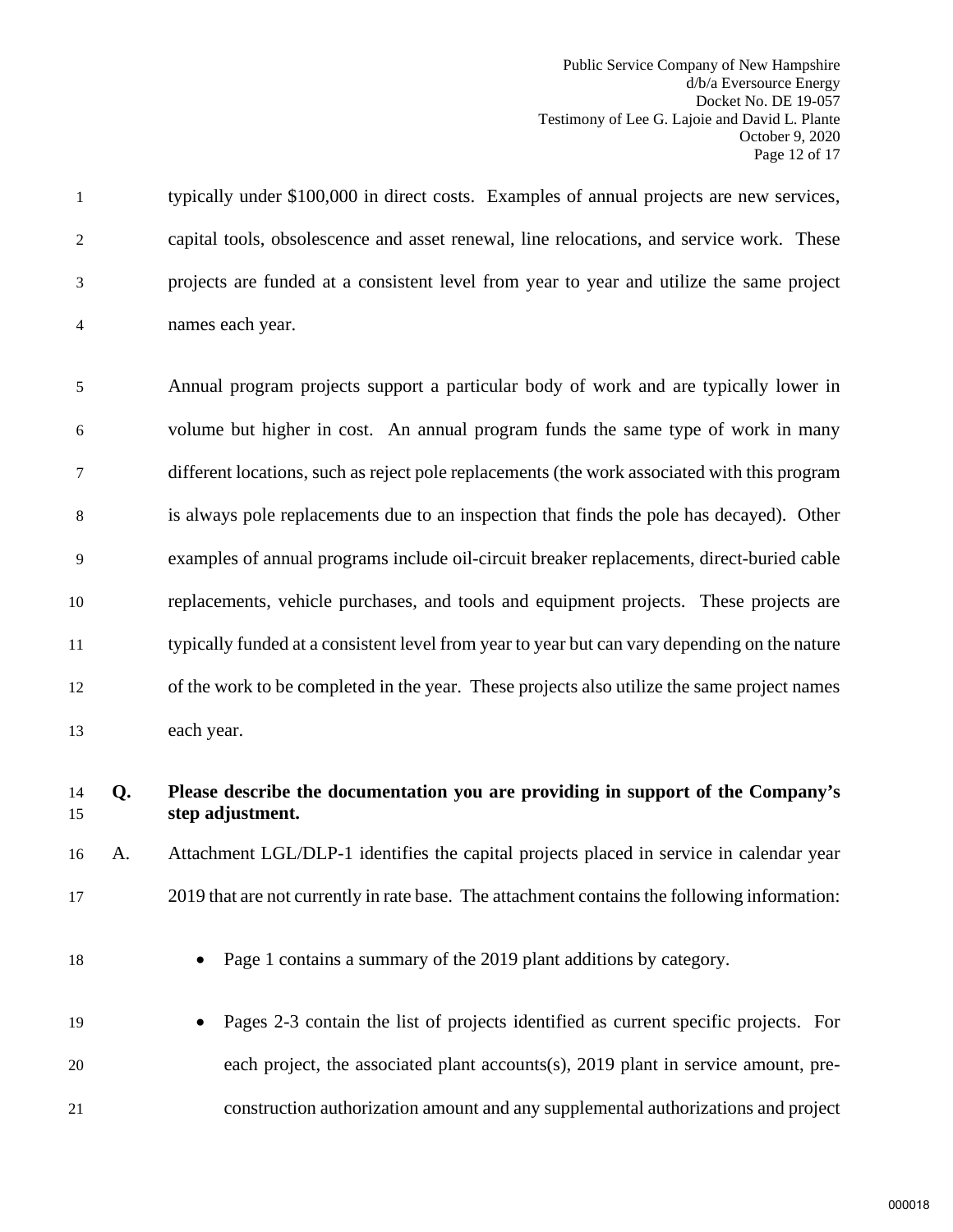Public Service Company of New Hampshire d/b/a Eversource Energy Docket No. DE 19-057 Testimony of Lee G. Lajoie and David L. Plante October 9, 2020 Page 13 of 17

1 life-to-date costs through December 31, 2019 are provided. Dollar and percentage 2 variances are calculated between the actual project life-to-date amount and initial 3 pre-construction authorized amount, the last supplemental authorized amount and 4 the pre-construction estimate amount, and the actual project life-to-date amount and 5 last supplemental authorized amount. Also provided is an indicator of whether the 6 project is considered final or still has expected charges in future years. An indicator 7 of "106" means that one or more work orders within that project are either in 8 Construction Work in Progress ("CWIP")/FERC Account 107 or Construction 9 Complete not Categorized ("CCNC")/FERC Account 106. Work orders in 10 Account 107 are not in service as of December 31, 2019 and are not part of this 11 step increase. Work orders in Account 106 are in service as of December 31, 2019 12 and therefore are included in this step increase, but have not been through the 13 completion, closeout and unitization process for accounting purposes. Projects 14 with the 106 indicators can still accept charges. An indicator of "101" means that 15 all of the work orders within the project are in Plant in Service/FERC Account 101. 16 Work orders under projects with this status have gone through the completion 17 process from a project management perspective and plant accounting unitization 18 process and, in general, should not be incurring any additional charges and can be 19 considered final. A reason for the revised authorization is also included to identify 20 at a high level the reasons for needing supplemental funding to complete the 21 project.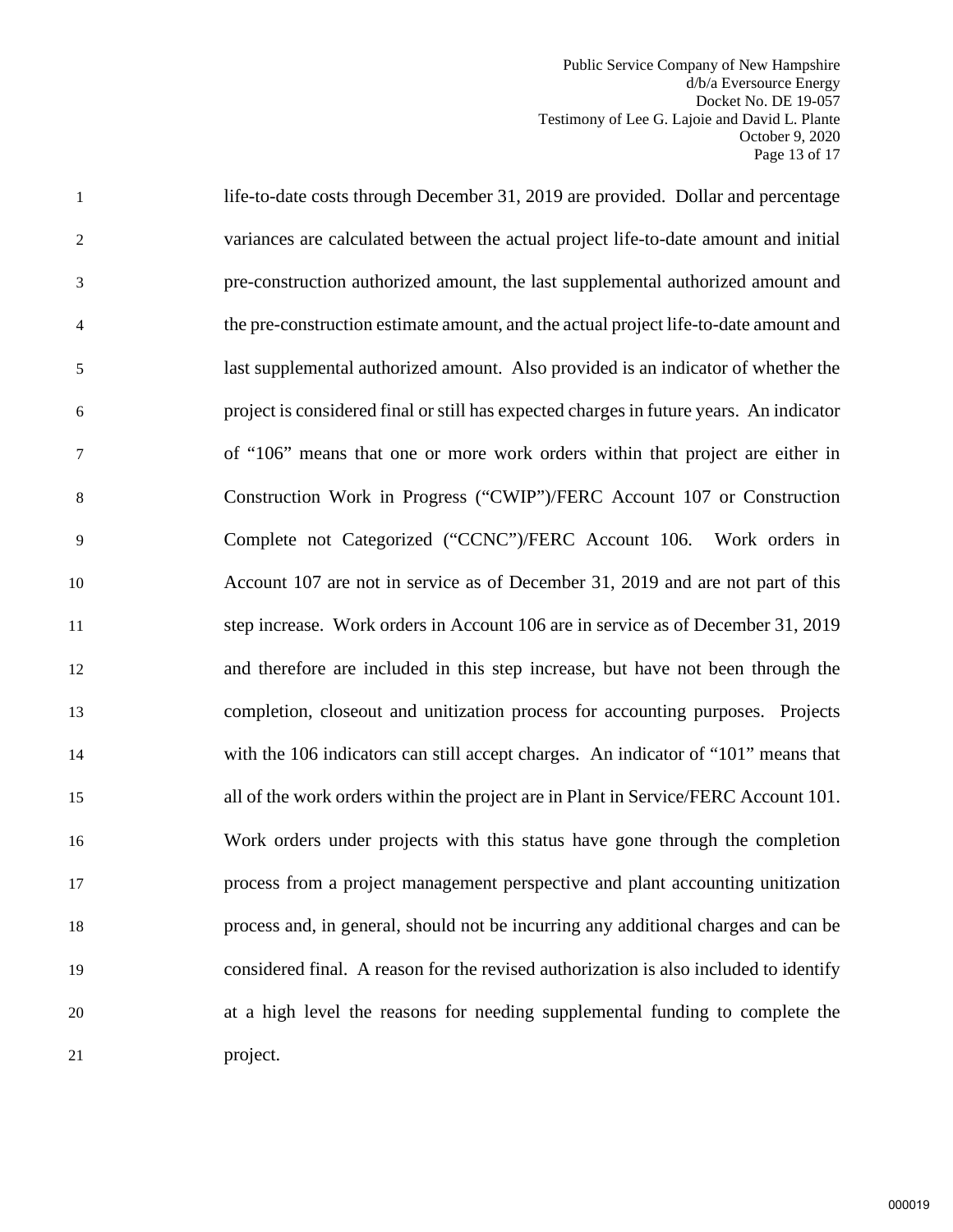Public Service Company of New Hampshire d/b/a Eversource Energy Docket No. DE 19-057 Testimony of Lee G. Lajoie and David L. Plante October 9, 2020 Page 14 of 17

- 1 Page 4 contains the list of projects identified as annual blanket and program 2 projects. For each project, the associated plant accounts(s), 2019 plant in service 3 amount, annual authorization amount and any supplemental authorizations and 4 project life-to-date costs are provided. Dollar and percentage variances are 5 calculated between the actual annual amount and initial annual authorized amount, 6 the last supplemental authorized amount and the initial annual authorized amount, 7 and the actual annual cost and final supplemental authorized amount. Additions 8 included in 2019 can be for construction from the current year or carried over from 9 prior years.
- 10 Pages 5-7 contain the list of projects identified as carryover specific projects. For 11 each project, the associated plant accounts(s), 2019 plant in service amount, current 12 authorized amount and actual project life-to-date costs are provided. Dollar and 13 percentage variances are calculated between the actual project life-to-date cost and 14 current authorized amount. Also provided is an indicator of whether the project is 15 final or still has expected charges in future years. An indicator of "106" means that 16 one or more work orders within that project are in either CWIP/FERC Account 107 17 or CCNC/FERC Account 106. Work orders in Account 107 are not in service as 18 of yet and are not part of this step increase. Work orders in Account 106 are in 19 service and therefore are included in this step increase, but have not been through 20 the completion, closeout and unitization process. Projects with the 106 indicator 21 can still accept charges. An indicator of "101" means that all of the work orders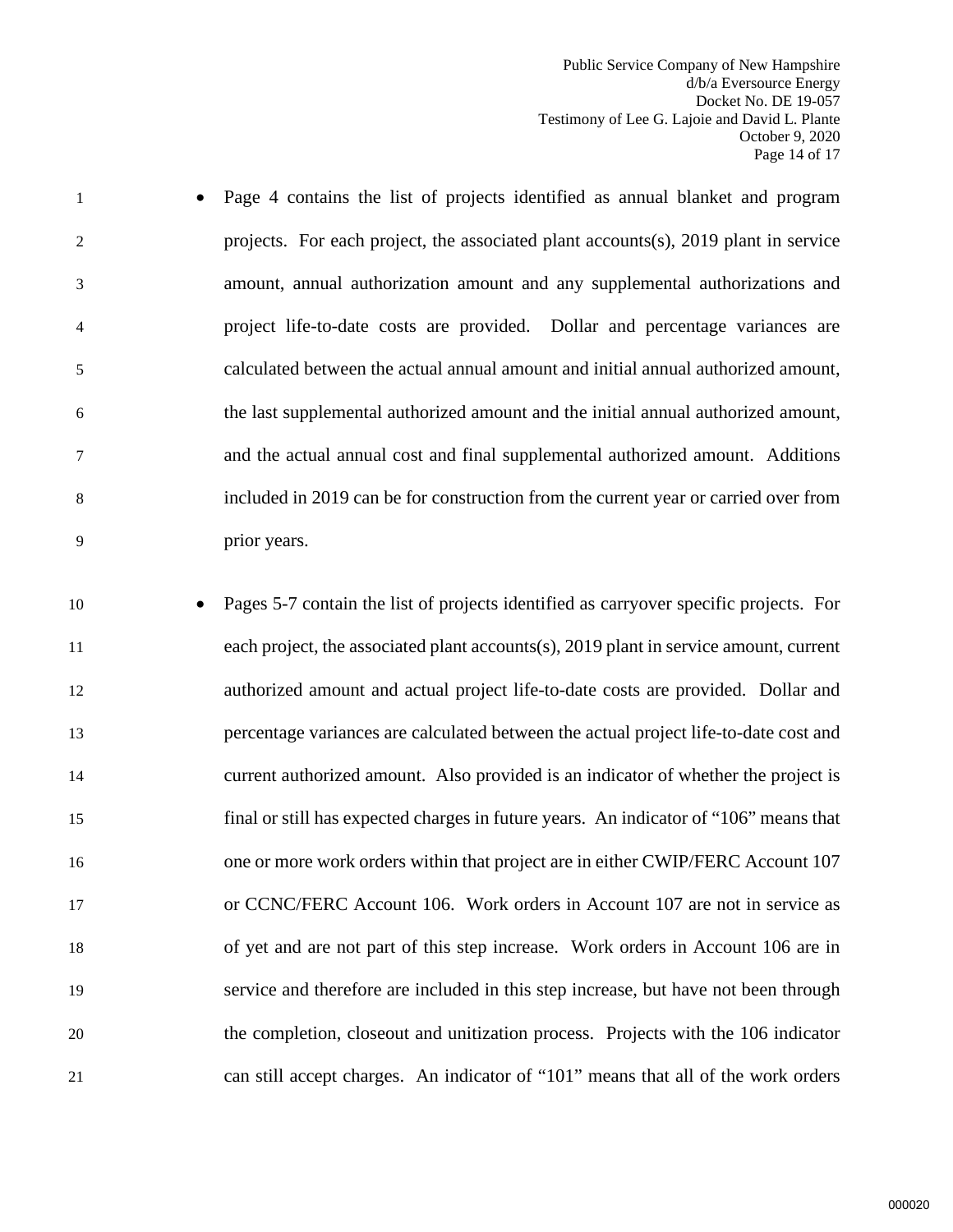Public Service Company of New Hampshire d/b/a Eversource Energy Docket No. DE 19-057 Testimony of Lee G. Lajoie and David L. Plante October 9, 2020 Page 15 of 17

- 1 within that project are in Plant in Service/FERC Account 101. Work orders under 2 projects with this status have gone through the completion process from a project 3 management perspective and plant accounting unitization process and, in general, 4 should not be incurring any additional charges and can be considered final. A 5 reason for any projects with plant in service greater than \$50,000 or having a 6 variance between the actual project life-to-date cost and the current authorized 7 amount of greater than 10 percent is also included.
- 8 After the Company's initial filing of this step adjustment proposal, and upon the request of 9 Staff, the Company shall provide further information related to a sampling of the 10 Company's projects, including but not limited to Project Authorization Forms, 11 Supplemental Request Forms, and work order cost detail summarized at the project level 12 by cost category over the life of the project.
- 13 **Q. Please summarize the costs of the plant additions included in the step adjustment.**
- 14 A. Table 1 below provides capital projects by category placed in service in 2019, excluding 15 new business, and included in the step adjustment: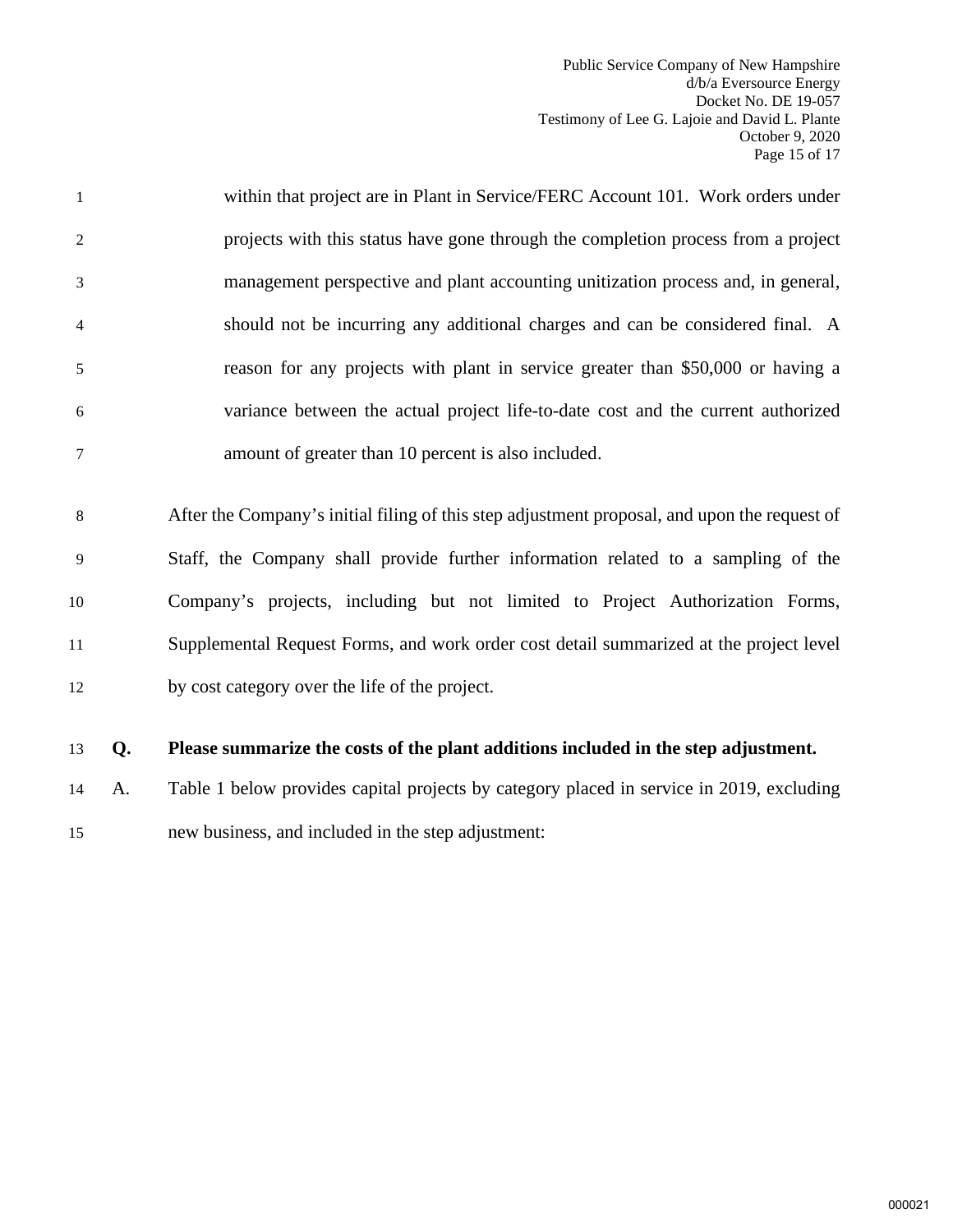Public Service Company of New Hampshire d/b/a Eversource Energy Docket No. DE 19-057 Testimony of Lee G. Lajoie and David L. Plante October 9, 2020 Page 16 of 17

# 1 **Table 1**

| <b>Project Category</b>                | <b>Plant Additions as of</b><br><b>December 31, 2019</b> |
|----------------------------------------|----------------------------------------------------------|
| Specific Current Projects              | \$74,851,135                                             |
| Specific Carryover Projects            | \$4,911,104                                              |
| Annual Blanket and Program<br>Projects | \$45,441,214                                             |
| <b>Total Plant Additions</b>           | \$125,203,453                                            |

#### 2 **Q. Is the level of documentation provided in this filing similar to the documentation**  3 **provided previously in this docket for the Company's permanent rate request?**

4 A. Yes. Given the timing of the filing and the historic nature of the investments, the scope of 5 documentation is the same or similar to what was provided by the Company in support of its 6 permanent rate request. However, in the proposed Settlement Agreement, the Company has 7 agreed to a business process audit. If the Settlement Agreement is approved, the audit may 8 recommend some changes to the way we create and keep project documentation. The 9 Company will be working with the Staff, OCA, and the auditor in the coming months on that 10 review and will be looking for ways to make its project documentation most useful for 11 regulatory review. The Company has worked with Commission Staff to develop an interim 12 template to provide a format that allows for a productive review of these historical projects.

#### 13 Q. **Are all of the investments used and useful in providing service to customers?**

14 A. Yes, all of the investments placed in service in calendar year 2019 are used and useful in 15 the provision of service to Eversource customers.